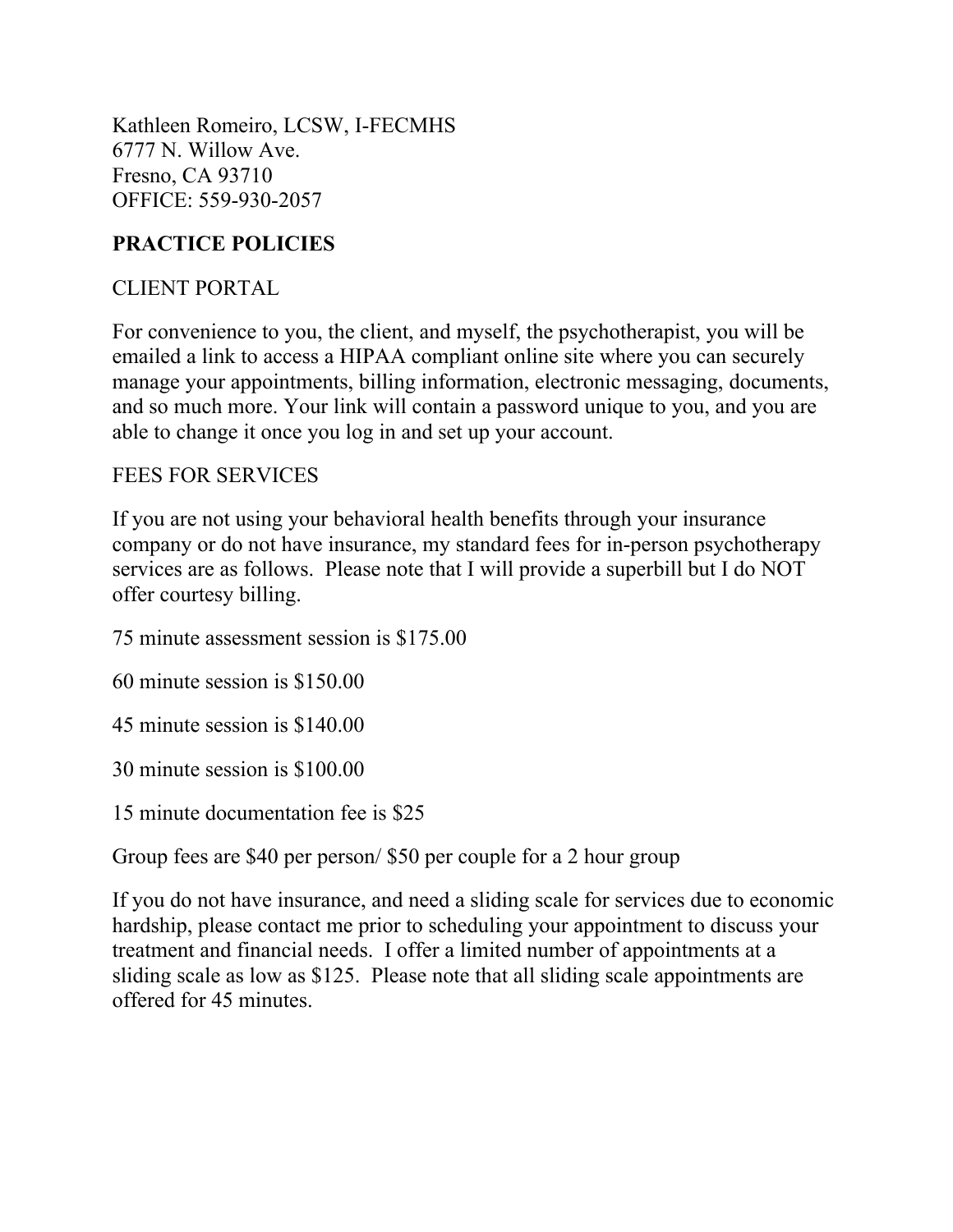## APPOINTMENTS AND CANCELLATIONS

You may schedule appointments up to two months in advance. The standard meeting time for psychotherapy is 60 minutes. Please note that if you are using insurance, your insurance may designate the length of time that you will receive (the standard being 45 minutes). *All sliding scale appointments are 45 minutes in length.*

Life happens for all of us, and we may need to reschedule at times. Please remember to cancel or reschedule 24 hours in advance so that your appointment time can be offered to another client in need of services. You will be responsible for the cancellation fee of \$75 / \$20 for group cancellation, or that which has been agreed upon with your insurance, if cancellation is less than 24 hours. In the occasion that I may need to cancel an appointment, I will attempt to reschedule you within the same week; otherwise, as soon as conveniently possible by both parties. I will review specific situations individually in regards to unexpected illnesses or unpredictable challenges. I will discuss any concerns regarding frequency of canceling appointments with you and explore barriers to treatment, if this is the right time for you to be in therapy, etc, as needed. Whenever possible, please feel free to begin this conversation with me yourself so that we can avoid interruptions to your care.

## CREDIT CARD

**When paying with a credit card, you authorize scheduled charges to your credit card for regularly scheduled appointment fees, missed appointment fees, late cancellation fees, the balance of fees denied by your insurance company, and/or not paid by your insurance company within 90 days of date of service.** You authorize these charges to your card beginning the first date of service until 90 days after termination of services. If you have questions about these charges, you agree to contact me, **Kathleen Romeiro, LCSW, I-FECMHS**. You agree that you will not pursue a refund directly through your credit/debit card company, bank, or financial institution. If any of your actions yield a chargeback for any reason, you agree to pay any and all penalty fee(s) incurred by me. **Credit cards are processed by Stripe only, which is a HIPAA compliant company.** A credit card must remain on file for all clients; however, you may pay for your services in cash.

## INSURANCE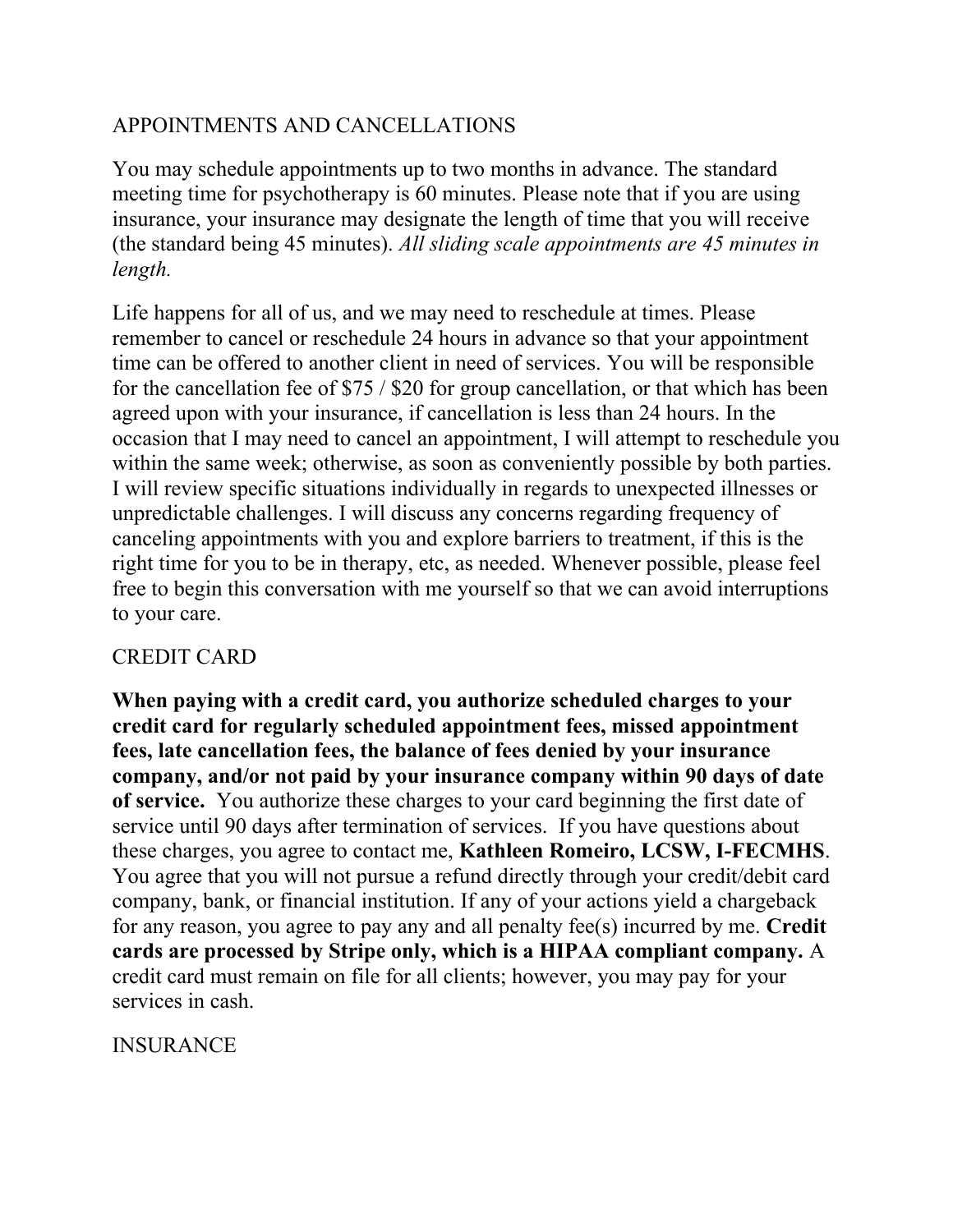If I am an in-network provider with your plan, I will submit claims for you, but at our session you must pay any portion not covered by your plan. If I am NOT a provider for your plan, you will pay me in full at your session and I can give you a "Superbill" so that you can seek reimbursement from your plan if eligible for Out-Of-Network services. **Charges not covered by your insurance, remain your responsibility.** All payments are due at the beginning of each session. You can save your credit card/health care flex card information to your Client Portal for convenience. You can read more information on the use of Insurance on my website, www.KathleenRomeiro.com, INSURANCE 101 page under the SERVICES & RATES main page, and/or call your Insurance for more information.

# TELEPHONE ACCESSIBILITY

If you need to contact me between sessions, please leave a message on my voicemail. However, note that my voicemail is not HIPAA compliant and I advise you limit that amount of protected health information you share. I am often not immediately available; however, I will attempt to return your call within 2 business days. When possible, we may be able to schedule a telebehavioral health appointment as well. Please note that face- to-face sessions are highly preferable to phone sessions. However, in the event that you are out of town, sick or need additional support, phone sessions may be available. If a true emergency situation arises, please call 911 or go to your nearest emergency room.

#### **MINORS**

If you are a minor, your parents/guardians may be legally entitled to some information about your therapy. I will discuss with you and your parents/guardians what information is appropriate for them to receive and which issues are more appropriately kept confidential. I will encourage you to share information with your parents/guardians when appropriate.

If you are the parent/guardian of a minor, kindly remember that the content of your minor child's therapy is protected by confidentiality laws, with the exception of high risk behaviors, including suicidality, homicidality, grave disability, or harm to their property or someone else's. Parents/guardians, you are responsible for sharing information with any other parent/guardian involved. I will not mediate between parents/guardians at any time. It is not my role to conduct custody evaluations, determine whether a parent is "fit" or not, recommend one parent over the other, nor focus on custodial matters. If this is your goal, please let me know so that I can refer your child to another therapist who does provide this service.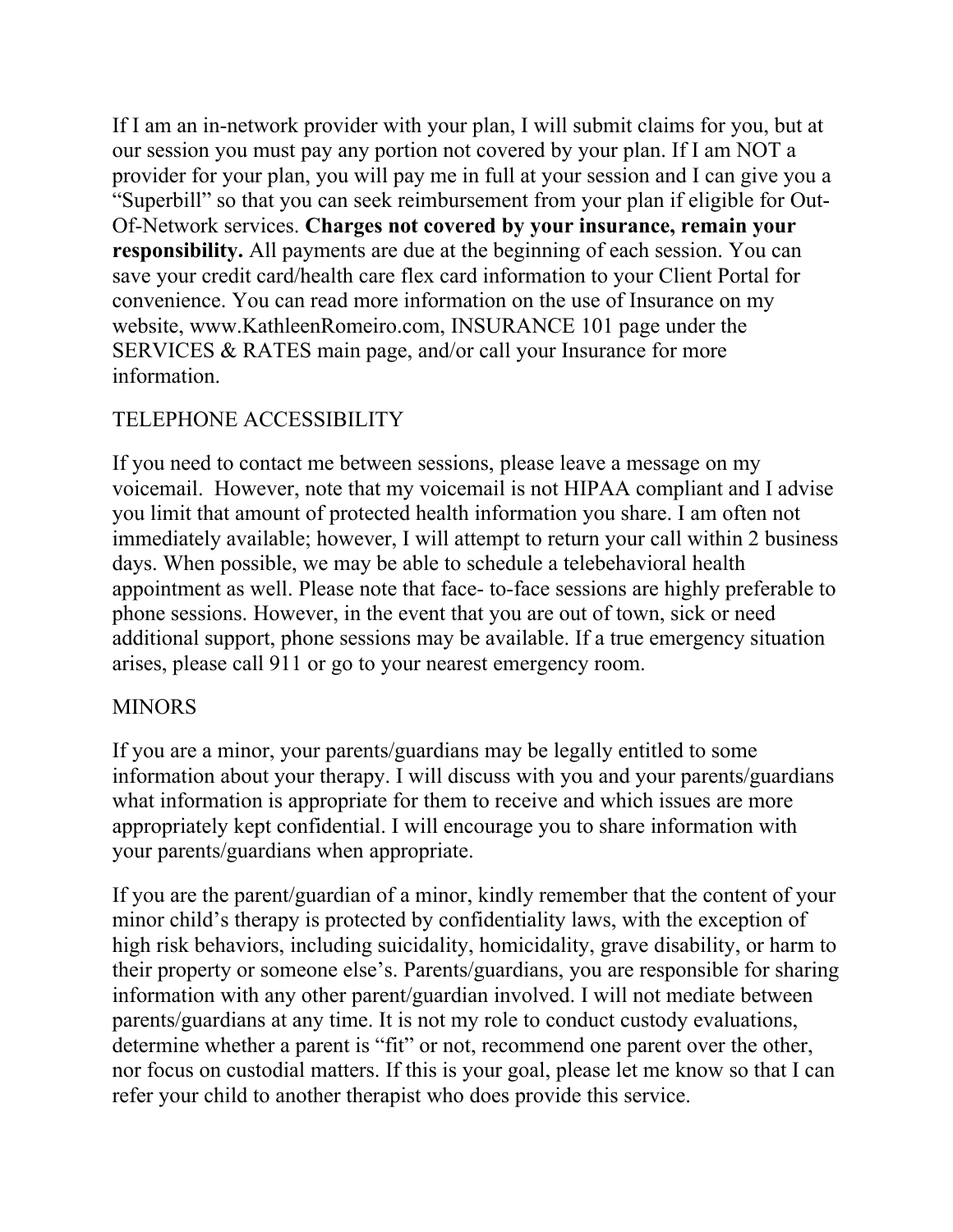### COURT TESTIMONY

Unless compelled by the court, I will not testify in court on behalf of the Insured or Client. In the event that I am petitioned to testify on your behalf or your minor's behalf, you will be charged a minimum of \$2000 for two days of lost wages, report preparation, and time spent needed to review your case. This fee will be due by cashier's check seven (7) days before the court date. I require a scheduled court date fourteen (14) days before the court date in order to prepare myself, my practice, and my clients who will need to be canceled in order for me to attend your court hearing. I will not be "on-call" for court. Sometimes a hearing can last more than two days. The fee for each additional day of time required in court is \$1500 due the day before the court date by cashier's check. All cashier's check will be paid out to me, Kathleen Romeiro, LCSW.

### **TERMINATION**

It is my ethical duty to provide therapy only when your concerns/clinical issues are within the scope of my training, when I feel you are actively participating in treatment, and when I feel you are benefiting from the work that we are doing in therapy sessions. Ending relationships can be difficult. Therefore, it is important to have a termination process in order to achieve some closure. The appropriate length of the termination depends on the length and intensity of the treatment. I may terminate treatment after appropriate discussion with you and a termination process if I determine that psychotherapy is not being effectively used or if you are in default on payment. I will not terminate the therapeutic relationship without first discussing and exploring the reasons and purpose of terminating. If therapy is terminated for any reason or you request another therapist, I will provide you with a list of qualified psychotherapists to treat you. You may also choose someone on your own or from another referral source.

Should you fail to schedule an appointment for three consecutive weeks or fail to make your payments, unless other arrangements have been made in advance, for legal and ethical reasons, I must consider the professional relationship discontinued.

#### SHARED OFFICE

Trust Clinic is an office shared by multiple wellness providers who are in business for themselves, but sharing physical space. Please speak to me directly with any questions regarding the practice of my business, confidentiality while in the Shared Office set up, or concerns while waiting in the shared client waiting room.